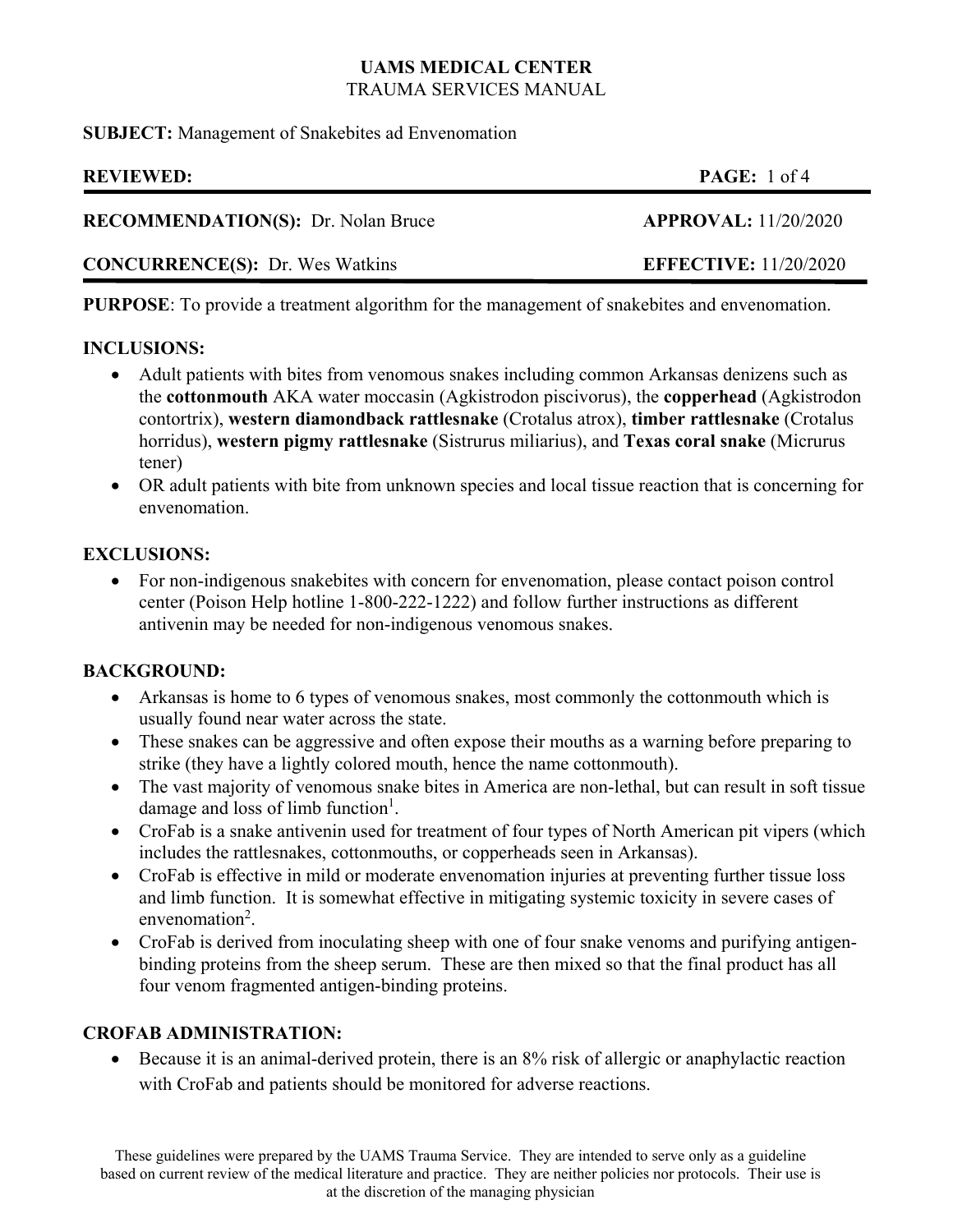**SUBJECT:** Management of Snakebites ad Envenomation

# **REVIEWED: PAGE:** 2 of 4

### **RECOMMENDATION(S):** Dr. Nolan Bruce **APPROVAL:** 11/20/2020

# **CONCURRENCE(S):** Dr. Wes Watkins **EFFECTIVE:** 11/20/2020

- CroFab should be administered within 6 hours of envenomation and the usual initial dose is 4-6 vials mixed in 250ml of normal saline.
	- o For more severe envenomation with systemic shock or active bleeding, an initial dose of 8-12 vials can be used.
- This initial dose can be repeated at 1 hour if there is no response.
- Maintenance dosing should then be considered with 2 vials every 6 hours for a total of 18 hours.

# **CARE ALGORITHM:**

- Initial evaluation and determination of need for antivenom should be investigated by the emergency department physician
	- o Assess injury for evidence of bite marks, degree of swelling, tissue loss.
	- o Assess injured extremity for compartment syndrome, if applicable
	- o Routine vitals and lab work plus assessment of coagulopathy including PT/INR, PTT, fibrinogen, and ROTEM (if bite marks plus signs of envenomation are present).
	- o Objective evidence of initial exam should be documented, including outlining borders of swelling and photographs in the electronic medical record.
- If there is no envenomation or minor envenomation (minor swelling or tissue injury, no systemic signs of shock, no coagulopathy), do not administer antivenom and the patient can be placed in CDU for observation from 12-24 hours.
	- o If swelling/tissue loss does not progress, discharge home
	- o If patient progresses, re-assess need for antivenom CroFab and consult surgery.
- If there is need for antivenom CroFab (major swelling or tissue loss, systemic signs, evidence of coagulopathy), proceed with administration and consult trauma surgery team for evaluation and admission.
	- o All envenomation injuries should be admitted to the trauma service unless extenuating circumstances such as complex comanagement of medical conditions.
	- o Patient should be evaluated every 6 hours by the trauma team to assess need for re-dosing of CroFab and assessed for compartment syndrome of the affected extremity if applicable.
	- $\circ$  If there are any signs of systemic shock or active bleeding, labs should be repeated at 6 hour intervals until resolved.
- See flowsheet below for full algorithm<sup>3</sup>.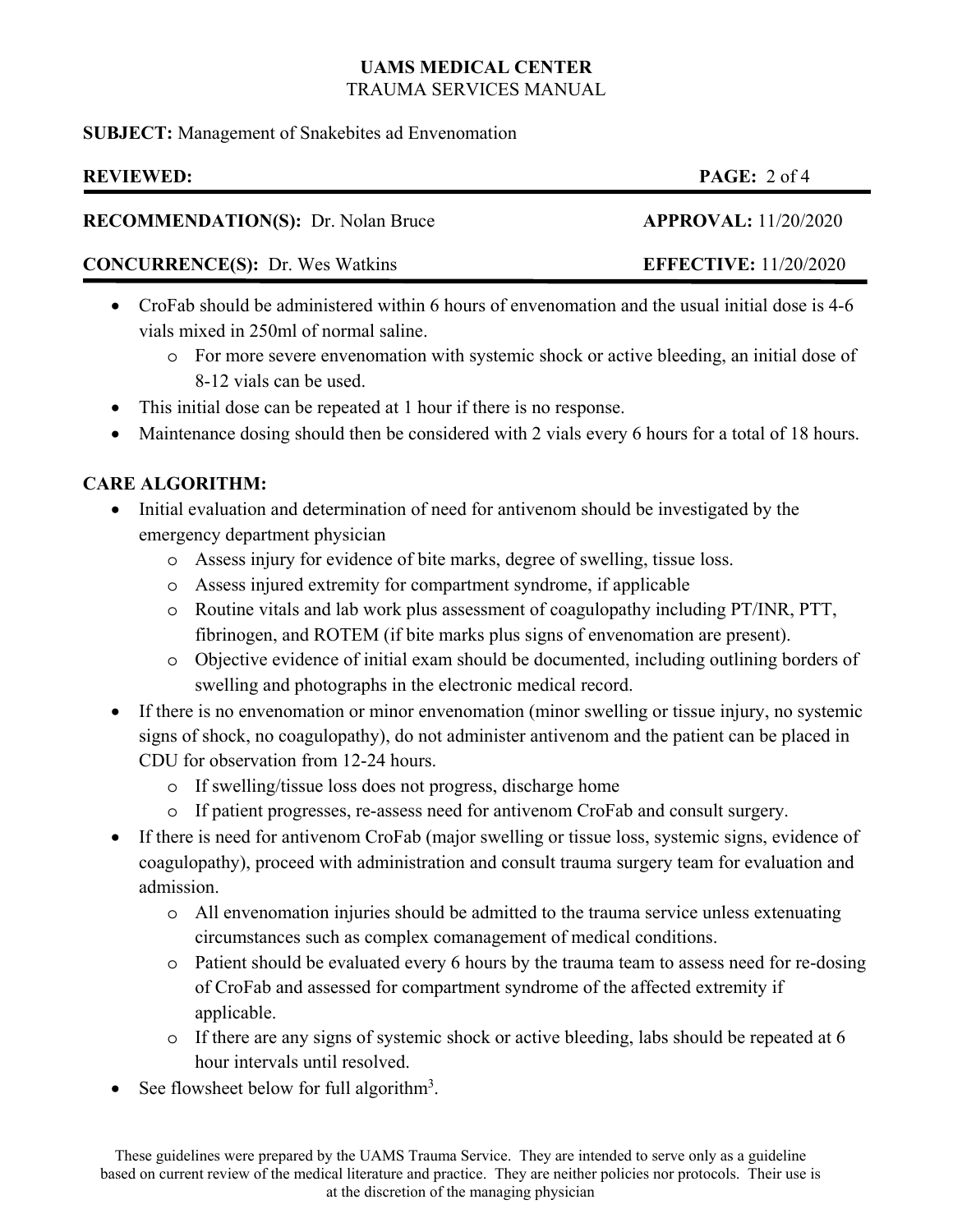### **SUBJECT:** Management of Snakebites ad Envenomation

### **REVIEWED: PAGE:** 3 of 4

### **RECOMMENDATION(S):** Dr. Nolan Bruce **APPROVAL:** 11/20/2020

### **CONCURRENCE(S):** Dr. Wes Watkins **EFFECTIVE:** 11/20/2020



These guidelines were prepared by the UAMS Trauma Service. They are intended to serve only as a guideline based on current review of the medical literature and practice. They are neither policies nor protocols. Their use is at the discretion of the managing physician